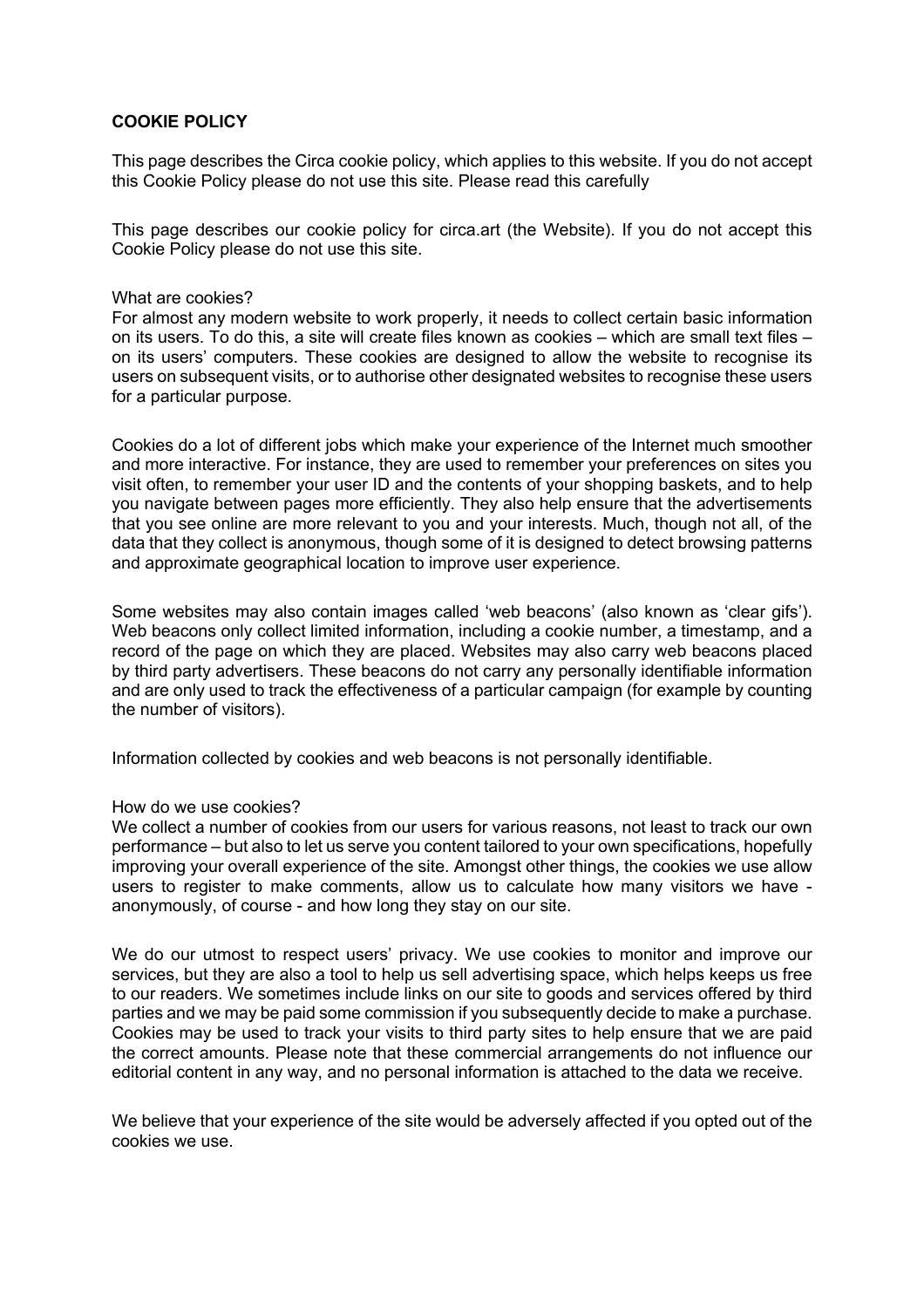What types of cookie are there and which ones do we use?

There are two types of cookie which we use on our website:

- Persistent cookies remain on a user's device for a set period of time specified in the cookie. They are activated each time that the user visits the website that created that particular cookie.
- Session cookies are temporary. They allow website operators to link the actions of a user during a browser session. A browser session starts when a user opens the browser window and finishes when they close the browser window. Once you close the browser, all session cookies are deleted.

Generally speaking there are four different functions which cookies have;

'Strictly necessary' cookies

'Performance' cookies

'Functionality' cookies

'Targeting' or 'Advertising' cookies.

Performance cookies collect anonymous data on how visitors use our website, they don't contain any personally identifiable information, and help us to improve your user experience on our website.

Some examples of how we use performance cookies include the following:

Collecting data about visits to our Website, including how many visitors and individual visits, how long users spend on the site, how many pages users clicked on or where users have come from;

Information supplied by performance cookies helps us to understand how you use the Website; for example, whether or not you have visited before, what you looked at or clicked on and how you found us. We can then use this data to help improve our services. We generally use independent analytics companies to perform these services for us and when this is the case, these cookies may be set by a third party company (third party cookies).

Functionality cookies allow users to customise how a website looks for them: they can remember certain preferences such as language and regions.

Some examples of how we may use functionality cookies on our website include:

Remembering profile information such as usernames related to your account login, and content you may choose to watch later.

Remembering if you've been to the site before so that messages intended for first-time users are not displayed to you.